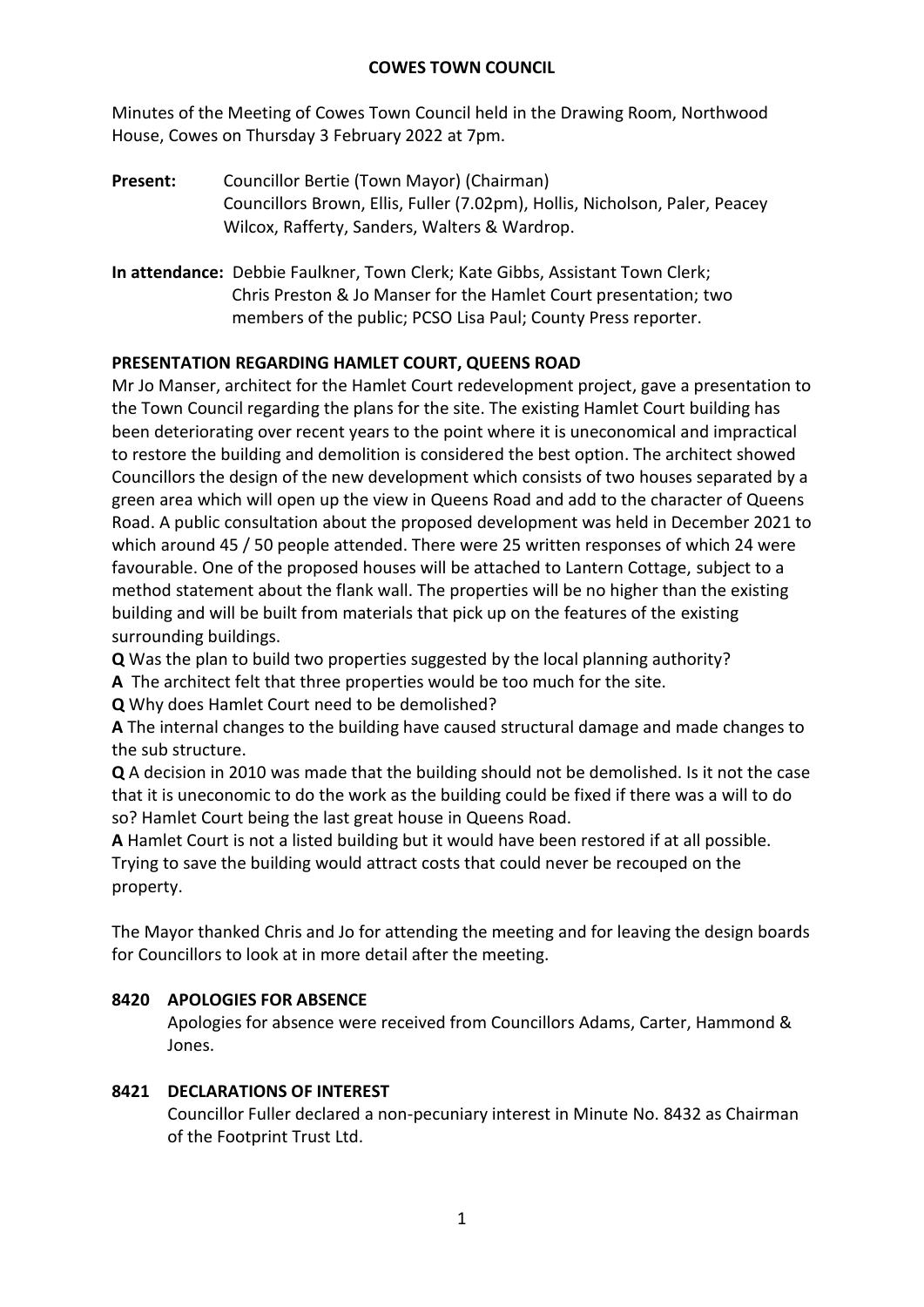## **8422 REPORT FROM THE LOCAL SAFER NEIGHBOURHOOD OFFICER**

The local Safer Neighbourhood Officer did not provide a written report but attended the Town Council meeting. PCSO Paul advised Councillors that there had been a spate of graffiti in Cowes and Gurnard during the last week. There are different tags with a link to certain individuals which the Police are investigating. Any information can be reported to PCSO Paul.

Councillors raised the issue of the 101 system and the difficulty in reporting non urgent crimes via this method. A business owner in Cowes has had his shop window broken so many times that it is now uninsurable. A report of two extremely drugged / disruptive persons at Northwood Cemetery was observed and reported to the Police but they advised that they were unable to attend. Councillors pointed out that this is not a personal attack on the PC present and Councillors are very supportive of the Police, but need to know if these problems are caused by the service being under resourced. PCSO Paul advised Councillors that they should continue to use the 101 system but to dial 999 if a problem is happening there and then. It was agreed: ACTIONS

1. The Town Clerk will write to the following to register the Town Council's concerns about the lack of police response and to advise that a good policing response is needed to address the issues in Cowes:

- Donna Jones, the Police & Crime Commissioner for Hampshire and the Isle of Wight.
- Superintendent Sarah Jackson, IW Police
- Councillor Ian Stephens, the IW Council's Cabinet Member with responsibility for Community Protection.
- Councillor Richard Quigley, the IW Council's Chairman of the Corporate Scrutiny Committee.

2. The Town Clerk will ask IWALC to make policing a future agenda item as other Town & Parish Councils have been experiencing the same problems as Cowes Town Council.

### **8423 MINUTES**

# **RESOLVED**

**That the Minutes of the Town Council meeting held on 16 December 2021 be taken as read, approved as a correct record and signed by the Chairman.**

# **8424 QUESTIONS FROM MEMBERS OF THE PUBLIC**

**Q** When is the next Projects Committee meeting?

**A** Tuesday 8 February 2022 at 6.15pm.

**Q** At the Extraordinary Town Council meeting on 26 November 2020, it was Resolved that Cowes Town Council liaises with the IW Council to look to access Government funding to introduce an experimental change of use to the Traffic Order, for at least an 18 month trial period to permit cyclists to use the High Street. How has this been moved forward?

**A** This resolution has been superseded by the Town Council's Local Cycling &Walking Infrastructure Plan (LCWIP) which is currently under consultation.

**Q** Is there any update on Whitegates Pontoon?

**A** Discussions have been ongoing with the new Cowes Harbour Master. It is not known whether any crafts are currently padlocked to the pontoon.

**Q** Whilst looking around Cowes as part of the LCWIP, is it possible that the old toilet block adjacent to the Park Road rose bed could be converted into accommodation?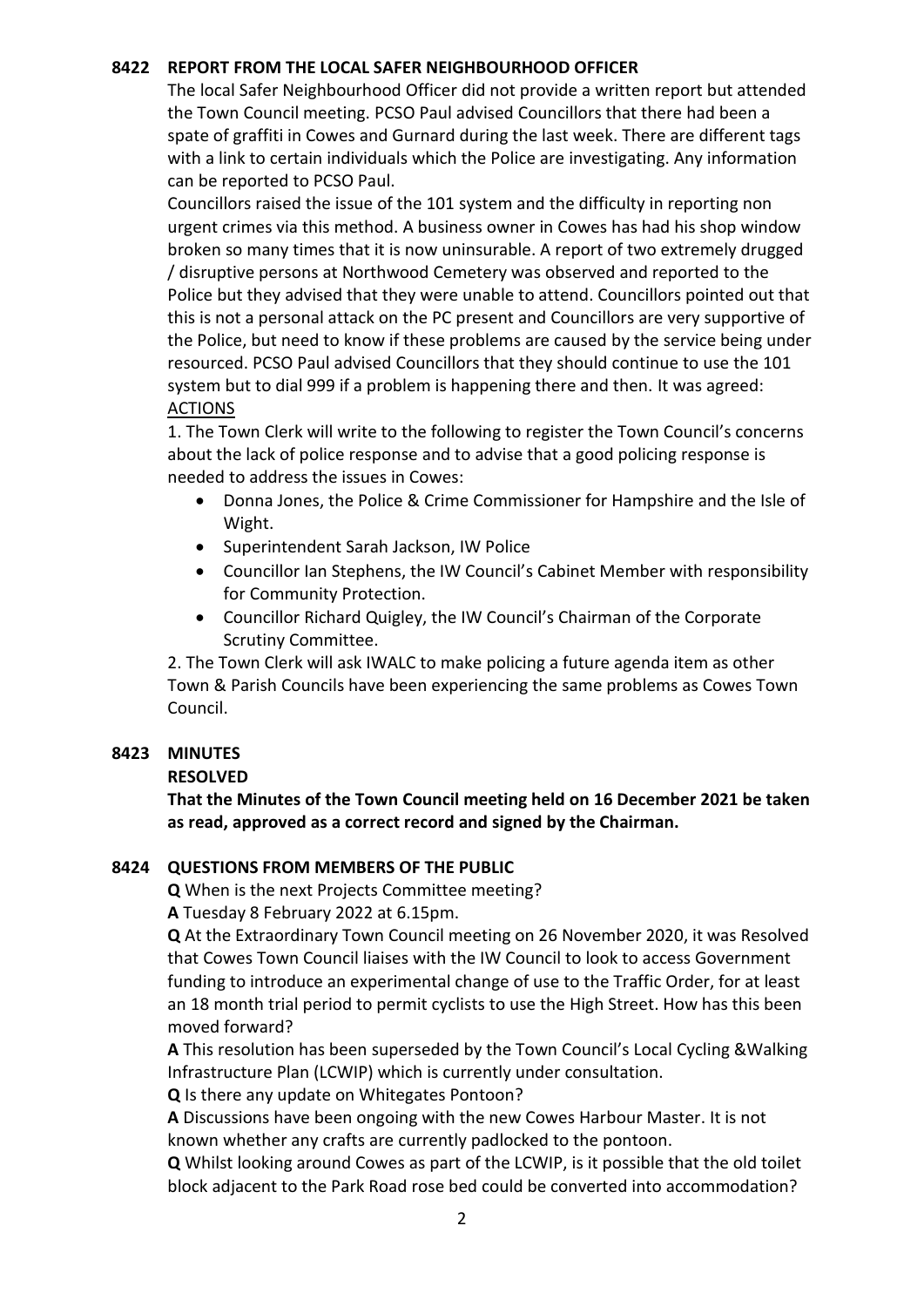**A** Northwood House Charitable Trust Co. Ltd, who own the building, are currently appraising all their property to make a decision about future usage of their buildings. **Q** What progress has been made with regard to the Land at Market Hill? **A** This is being discussed later in the meeting under Minute No. 8426c.

# **8425 REPORTS FROM ISLE OF WIGHT COUNCILLORS**

Written reports focussing on local matters were received from Councillors Fuller, Nicholson, Peacey Wilcox and Quigley. Councillor Quigley was not in attendance and therefore unavailable to answer any questions.

Councillor Peacey Wilcox advised Councillors that it had come to her attention that Shamblers Copse had been put up for sale, looking for offers of around £30,000. It has been intimated that the land is suitable for building but this is not the case as it is an ancient woodland with many Tree Preservation Orders. Councillor Peacey Wilcox will be discussing this matter with the IW Council's Tree Officer.

Councillor Peacey Wilcox also referred to the poor condition of the road surface in Stephensons Road which is currently not listed for works.

Councillor Quigley's report referred to the poor cleanliness of the toilets on The Parade. The Town Clerk advised that all issues should be reported to the Town Clerk for onward transmission to the cleaners who will attend and rectify.

## **8426 REPORTS OF COMMITTEES AND MEETINGS**

a) Projects Committee

The Minutes of the Projects Committee meeting held on 11 January 2022 were received and noted. It was:

### **RESOLVED**

**1. That Cowes Town Council approves the sum of £1,627 to assist with the creation of a woodland management plan and pathway at Moorgreen woodland, with the cost to be met from the 'New Projects' budget heading. 2. That Cowes Town Council approves the set aside sum of £2,000 being used for a community event to commemorate the Queen's Platinum Jubilee, organised by Northwood House Charitable Trust Co. Ltd.**

**3. That Cowes Town Council approves the Town Clerk administering the funds for the community event to celebrate the Queen's Platinum Jubilee. 4. That Cowes Town Council approves the increased cost of £1,000 for the shredded rubber mulch to be placed under the basket swing and cone climber Playbuilder equipment at Northwood Recreation Ground, with the cost to be met from the 'Northwood Rec – Skatepark / MUGA / Outdoor Gym Maintenance' budget heading.**

### ACTION

The Town Clerk will request a signed copy of the Lease between Moorgreen Road Allotment Society and the IW Council.

# b) Place Plan Working Group

The Minutes of the Place Plan Working Group meeting held on 18 January 2022 were received and noted. It was agreed that boatyards and shipyards should be taken into account when considering the Place Plan.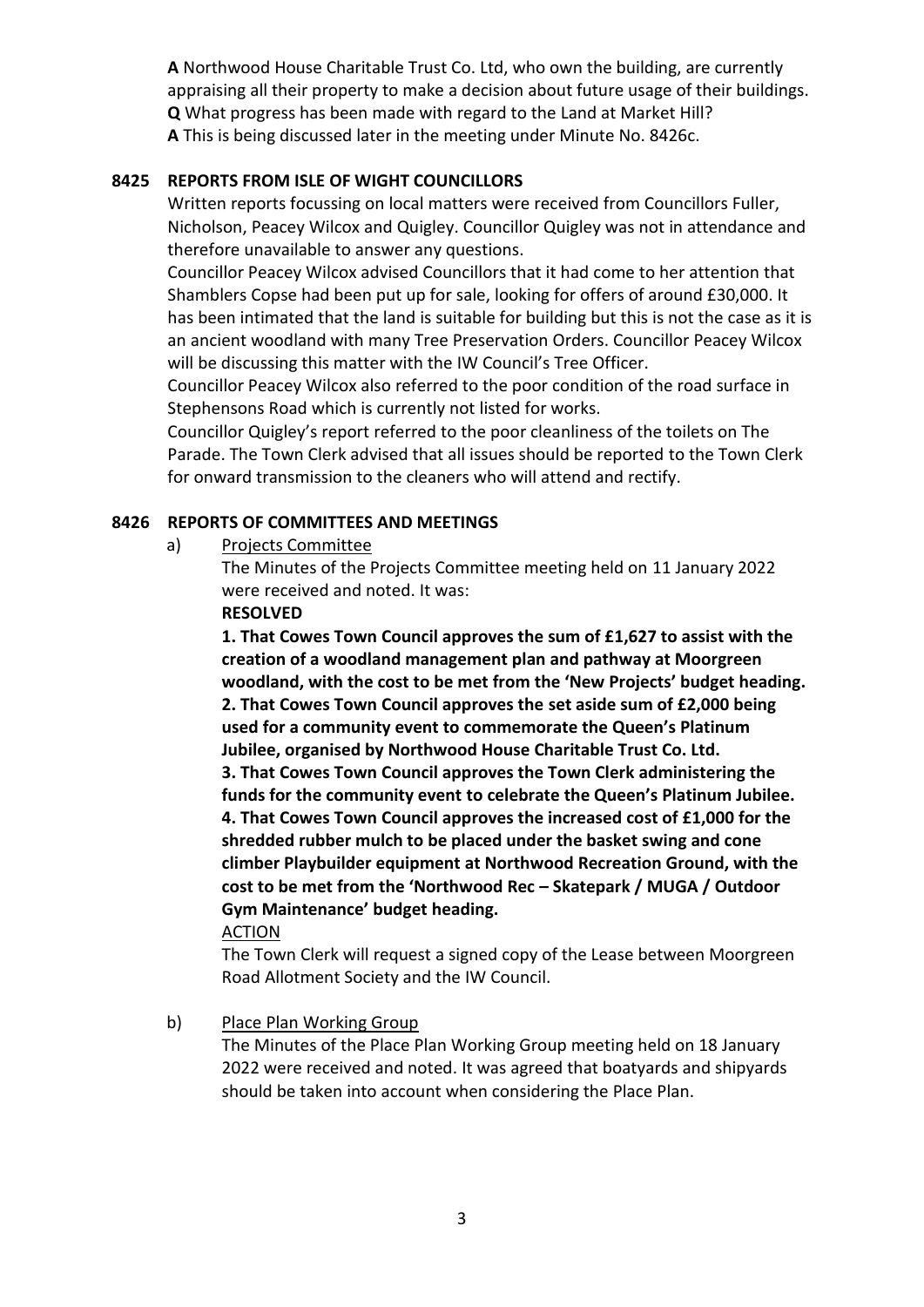# c) Land at Market Hill Working Group

The Minutes of the Land at Market Hill Working Group meeting held on 25 January 2022 were received and noted. The member of the public present had been sent a copy of the Minutes of the meeting, outlining the actions that the Town Council is taking, but the email had not received. It was agreed: ACTION

The Town Clerk will resend the email, attaching the Minutes, detailing the actions that the Town Council is taking.

d) IWALC Executive Committee The draft Minutes of the IWALC Executive Committee meeting held on 25 November 2021 were received and noted.

# e) Supporters of Cowes Library

The Minutes of the Supporters of Cowes Library meeting held on 6 December 2021 were received and noted. The Supporters had asked the Town Council to clarify their future support having been made aware of a request from Cowes Town Council to Gurnard and Northwood Parish Councils asking them to make a contribution towards the costs. The Town Clerk advised the Supporters that the Town Council is not proposing to withdraw financial support for the Library.

# **8427 TOWN LITTER BINS EMPTIED BY ISLAND ROADS**

Councillors discussed the dual capacity litter bins in the town which are emptied by Island Roads. Although the bins have capacity for 'General Waste' and 'Mixed Recycling', each container has a green bag and operatives tip both bags in together which makes the separation of the items futile and means that all waste collected has to be sorted into recyclable and non- recyclable. The question was raised as to why these bins cannot have green and black bags inside so that the waste items do not need to be sorted. It was advised that the waste has to be sorted as very often the waste is put in the wrong side of the bin. It was also noted that when the new waste plant is fully online there will be no need to sort any waste. It was agreed: ACTION

The Town Clerk will write to the IW Council's Strategic Manager for Waste and the Environment to ask for clarification as to why Island Roads are not using any form of recycling when emptying the town's dual capacity litter bins.

# **8428 QUEEN'S PLATINUM JUBILEE**

The Mayor advised that the Jubilee Picnic in the Park at Northwood House on Sunday 5 June 2022 will be the focal point for the Platinum Jubilee celebrations. However there are other things being arranged in Cowes so the Mayor will be meeting with representatives from Cowes Business Association and Northwood House to co-ordinate the events. Councillors Ellis and Hollis agreed to also attend these meetings. The Mayor has requested that some of the 'Welcome Back Fund' held by the IW Council could be used to support the Platinum Jubilee events; the Mayor will provide a report / update in due course.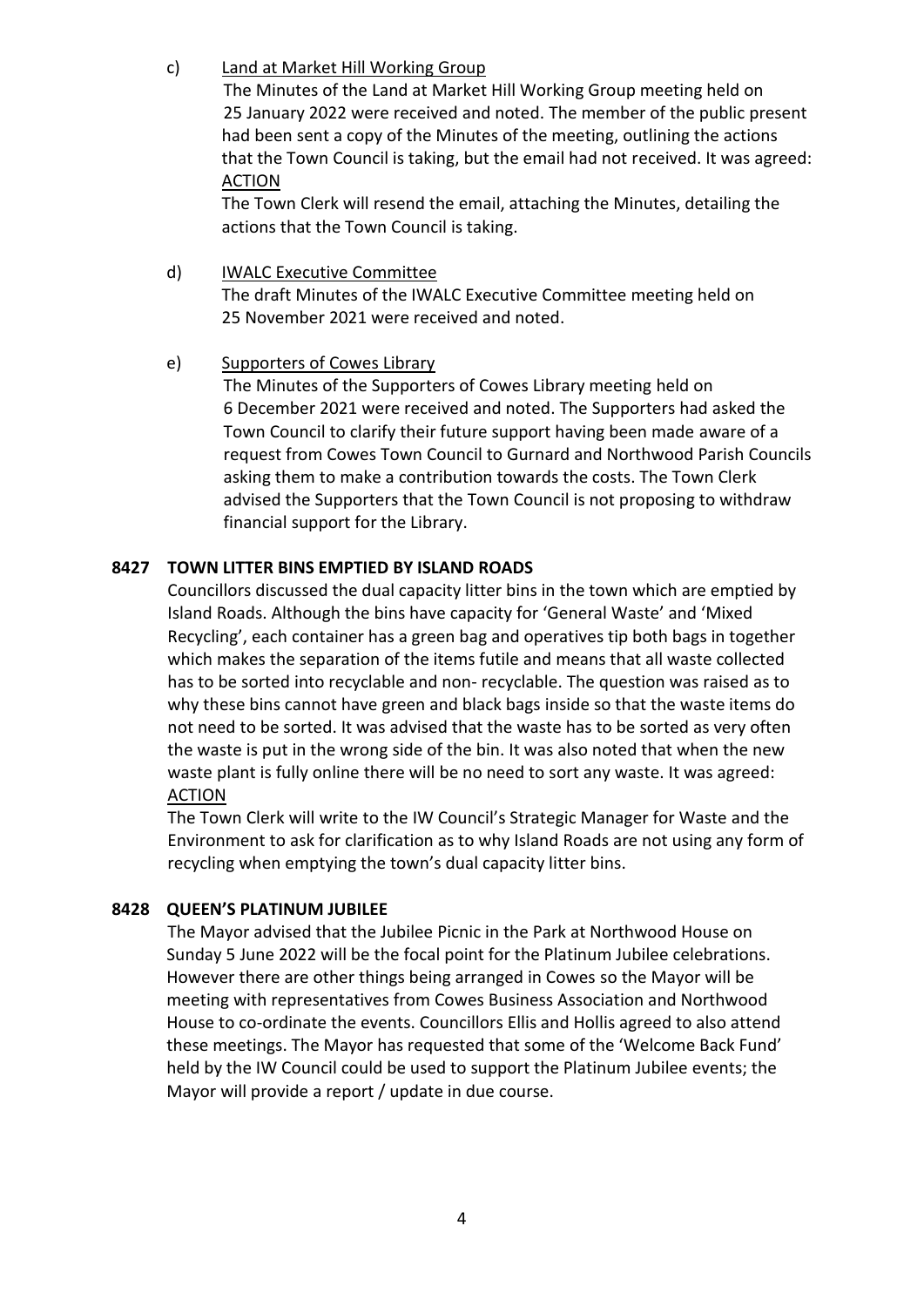#### **8429 COWES BUSINESS ASSOCIATION UPDATE 2022**

Councillor Rafferty, as Cowes Town Council's representative on Cowes Business Association (CBA), reported that a meeting had taken place on 26 January 2022 to discuss if any interested parties would like to join the CBA Committee. During the meeting, six new Committee members were co-opted and they have agreed to fill the positions of Chair, Treasurer and Marketing Committee member at the Annual General Meeting on 16 March 2022, which will be held at the Royal Yacht Squadron.

## **8430 CHEQUE AND PETTY CASH PAYMENTS FOR THE MONTHS OF DECEMBER 2021 AND JANUARY 2022**

The Town Clerk presented Councillors with details of cheque and petty cash payments for the months of December 2021 and January 2022. Cheque payments for December totalled £20,603.77; petty cash payments for December totalled £70.18. Cheque payments for January totalled £36,400.48; petty cash payments for January totalled £52.50. It was:

#### **RESOLVED**

**That the cheque payments for December of £20,603.77; petty cash payments for December of £70.18; cheque payments for January of £36,400.48; petty cash payments for January of £52.50 be received, noted and approved.**

### **8431 APPOINTMENTS TO THE PROJECTS COMMITTEE**

The Town Clerk advised that two vacancies remain on the Projects Committee. It was:

#### **RESOLVED**

**That Councillors Paler and Wardrop be appointed to the Projects Committee.**

### **8432 WARMER COWES REPORT - QUARTER 3 – 2021 / 2022**

The Footprint Trust Ltd, as administrators of the Warmer Cowes scheme, provided a report for Quarter 3 - 2021 / 2022. The report showed that 24 people had received assistance during the period. Energy saving measures have saved residents £1,582. The project cost to Cowes Town Council for Quarter 3 was £375.

## **8433 ISLAND ROADS PROGRAMME OF WOKS FOR COWES IN 2022 (MINUTE NO. 8419 REFERS)**

At the Town Council meeting on 16 December 2021, the Town Clerk was actioned to invite a representative of Island Roads to attend the next Town Council meeting to share the details of the Island Roads programme of works for Cowes in 2022. Island Roads responded by saying that their annual programme of works is in the process of being submitted to the IW Council for approval; until it is approved they are unable to share this information. With regard to attending a future meeting, this will depend upon availability of an appropriate Island Roads representative. Councillors raised concerns that the annual programme of works had not yet been agreed and also raised concerns about the condition of the road between Castle Road and Baring Road and Stephensons Road. When considering who to address these issues to, the Town Clerk advised that she had still not received a response to an email sent on 8 June 2021 to IW Councillor Phil Jordan, Cabinet Member for Highways, PFI, Transport and Infrastructure. It was agreed: